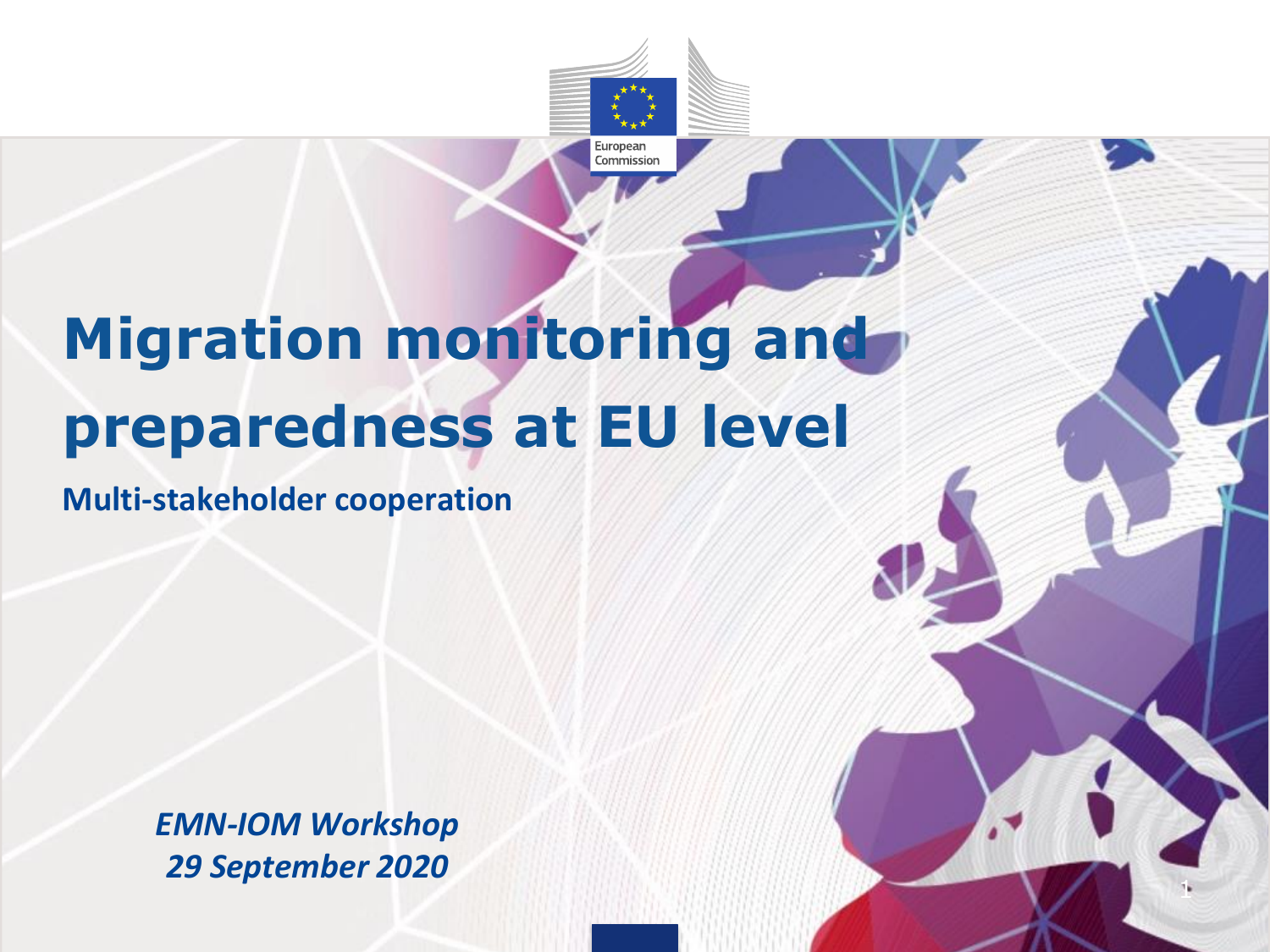

## **New Pact on Migration and Asylum**

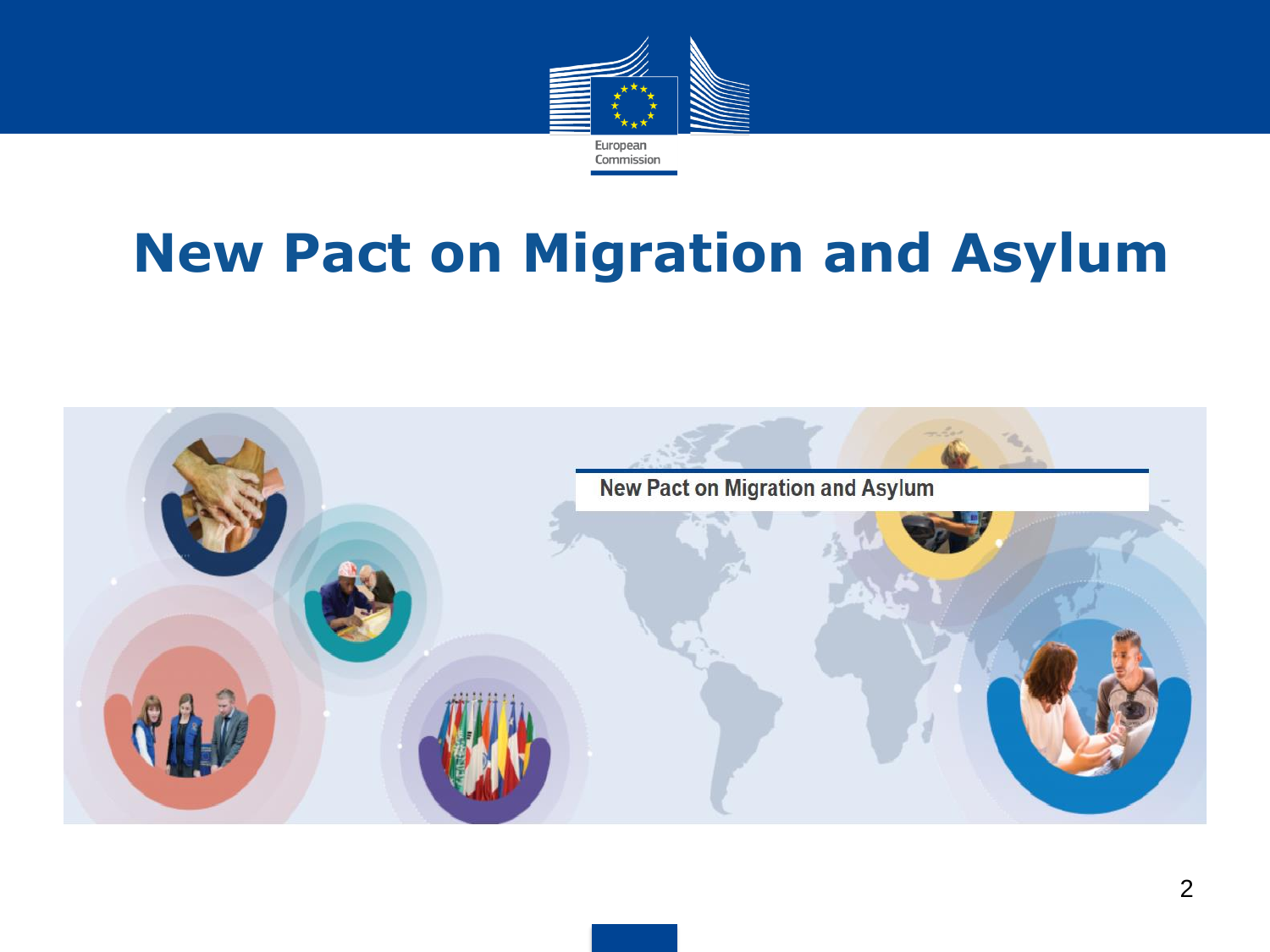## **Early warning and forecasting**

## Communication:

"The effectiveness of response can be improved through preparation and foresight. This needs an evidence-based approach, to increase anticipation and help to prepare EU responses to key trends."

### Migration Preparedness and Crisis Blueprint:

"…to help move from a reactive mode to one based on readiness and anticipation. It will bring together all existing crisis management tools and set out the key institutional, operational and financial measures and protocols which must be in place to ensure preparedness both at EU and national level."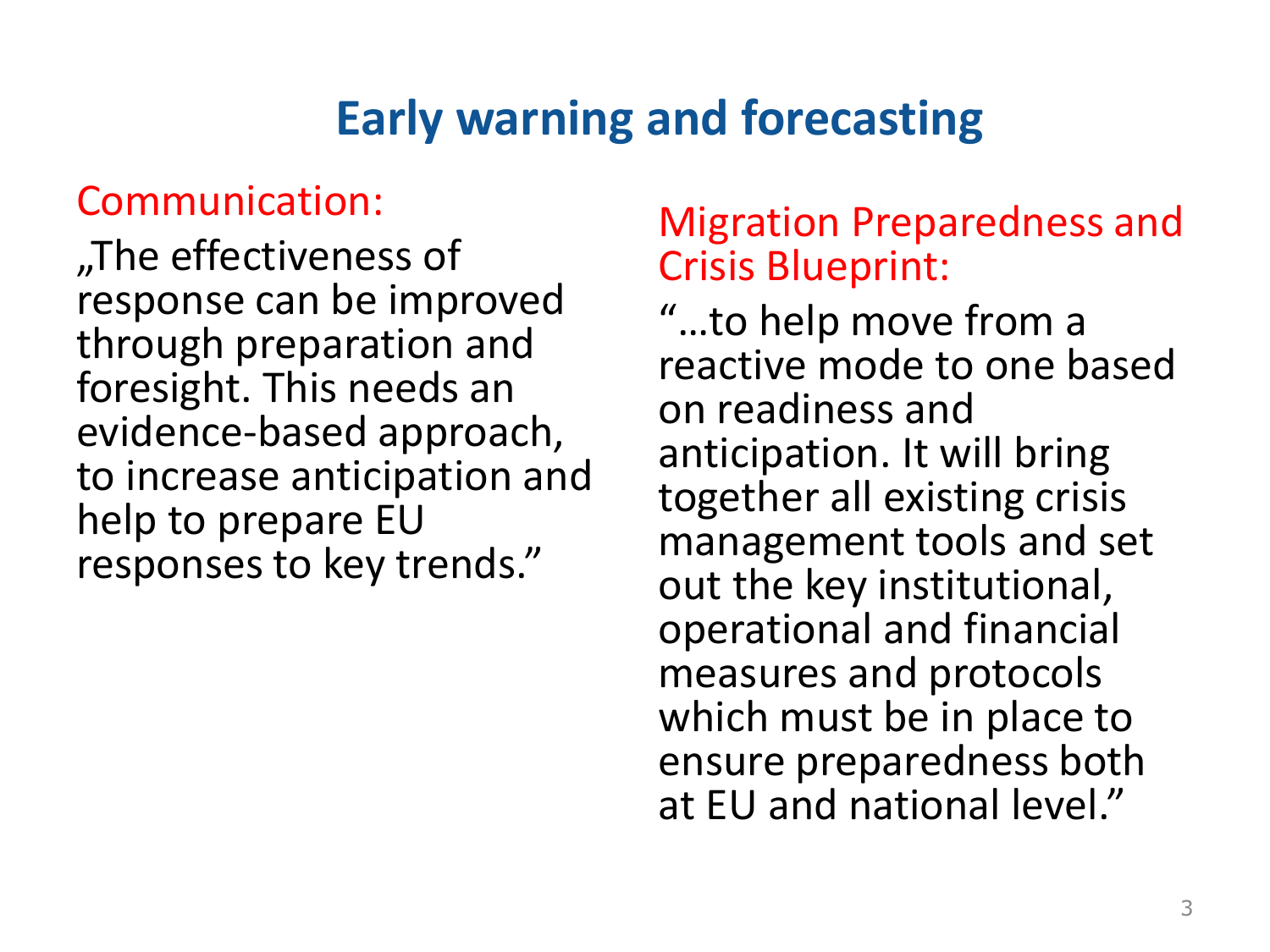## **Integrated EU-wide forecasting system**

## Challenges:

- EU institutional framework
- Broad consensus
- Combination of existing tools
- Actions to take

## Principles:

- One element of a complex package
- multi-agency approach
- Well-defined targets
- Awareness on the impact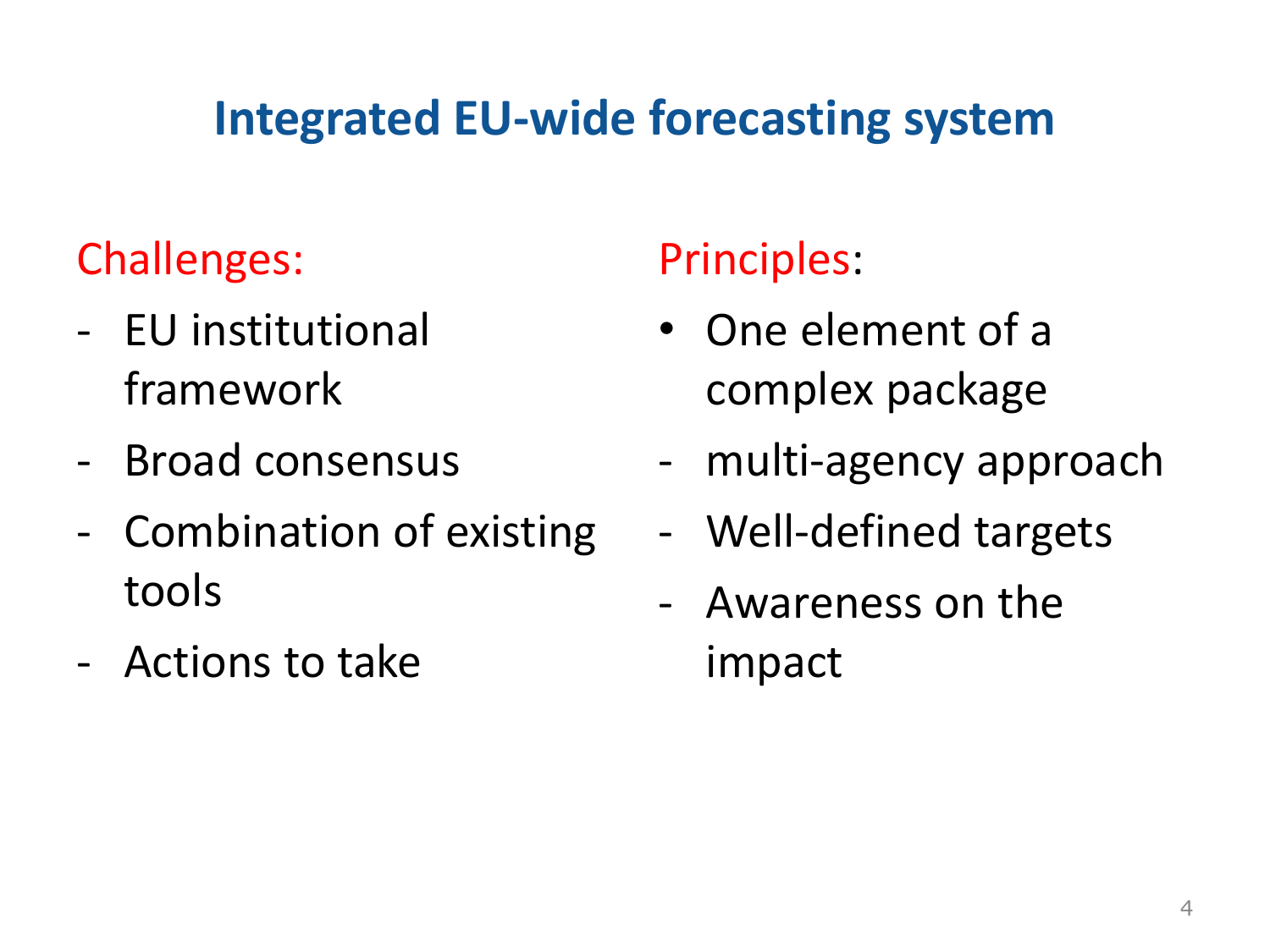## **Preparedness and crisis management Blueprint**

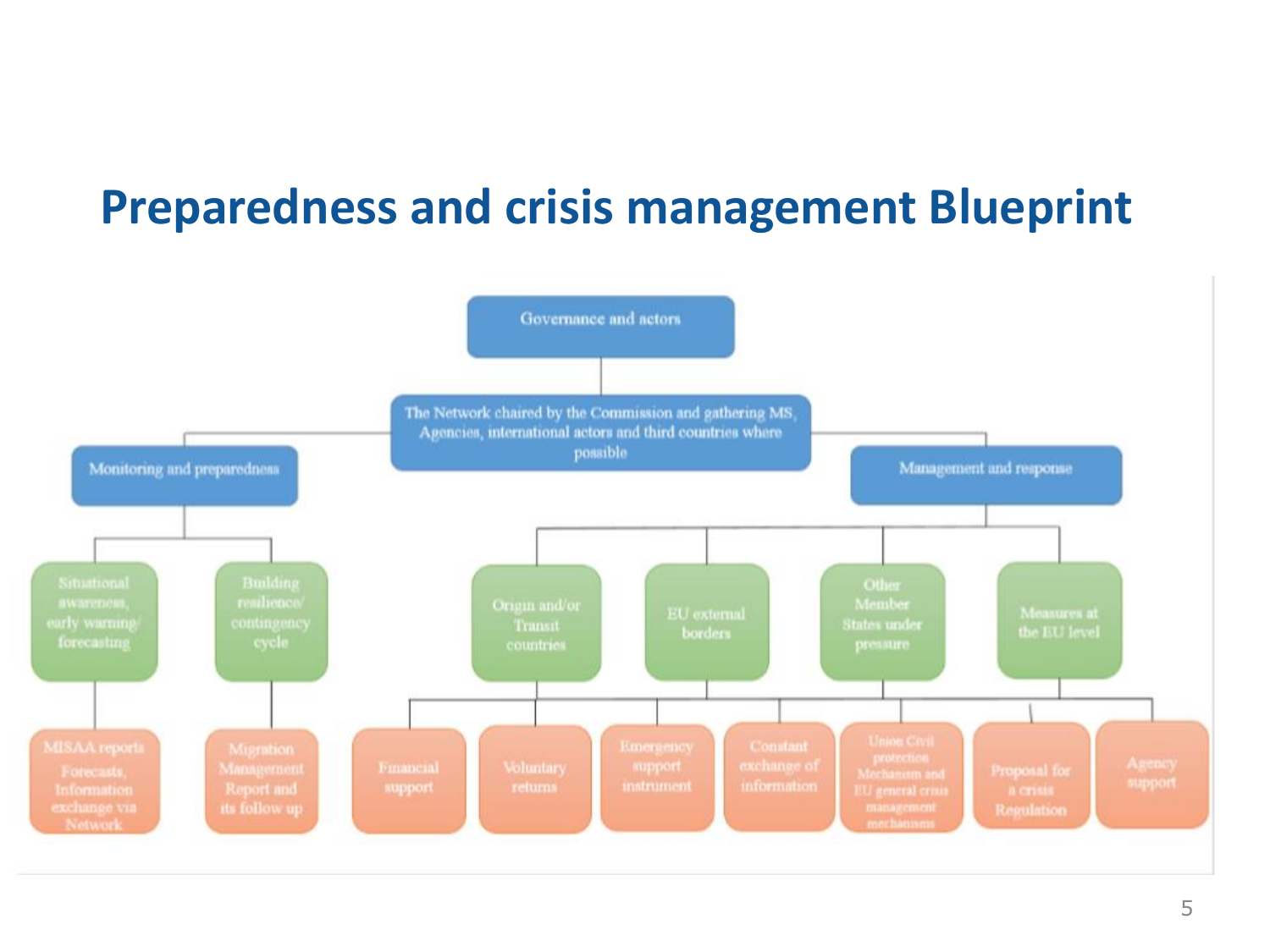## IPCR platform

Ξ





### **Migration Crisis**

Home / Crises / Activation / Migration Crisis

#### Home

#### Crises -

Modes of IPCR Activation

Activation -

Migration Crisis -

Main Page

ISAA Input and Products

Questionnaires

Communication products

Charts and Graphs

Charts and Graphs on Eastern Mediterranean

Charts and Graphs on Central Mediterranean

Partnership Framework

**IPCR ACTIVATION MIGRATION CRISIS** 

The IPCR was activated in full mode on 9 November 2015 to facilitate the response to the Refugee and Migration Crisis



### **Key Migration Links**

**%** Download the latest ISAA Report **%** Latest ISAA Questionnaire **%** Latest Specific Questionnaire **& Flash Note on the latest Roundtable** % Charts on Central Med **%** Charts on Eastern Med **% Post ISAA input** % Post communication products

Latest from ISAA Input/Products

### **Geospatial & analytical products**

06 Sep 2018, 09:47 CET / by EEAS INTCEN.3

Please find attached the latest EU SatCen product on Orestiada - Turkey Pre-frontier Monitoring (27 Aug - 3 Sep 2018).

### **Geospatial & analytical products**

05 Sep 2018, 10:30 CET / by EEAS INTCEN.3

Please find attached the latest EU SatCen product on Feres - Turkey - Pre-frontier Monitoring (27 Aug - 3 Sep 2018).

More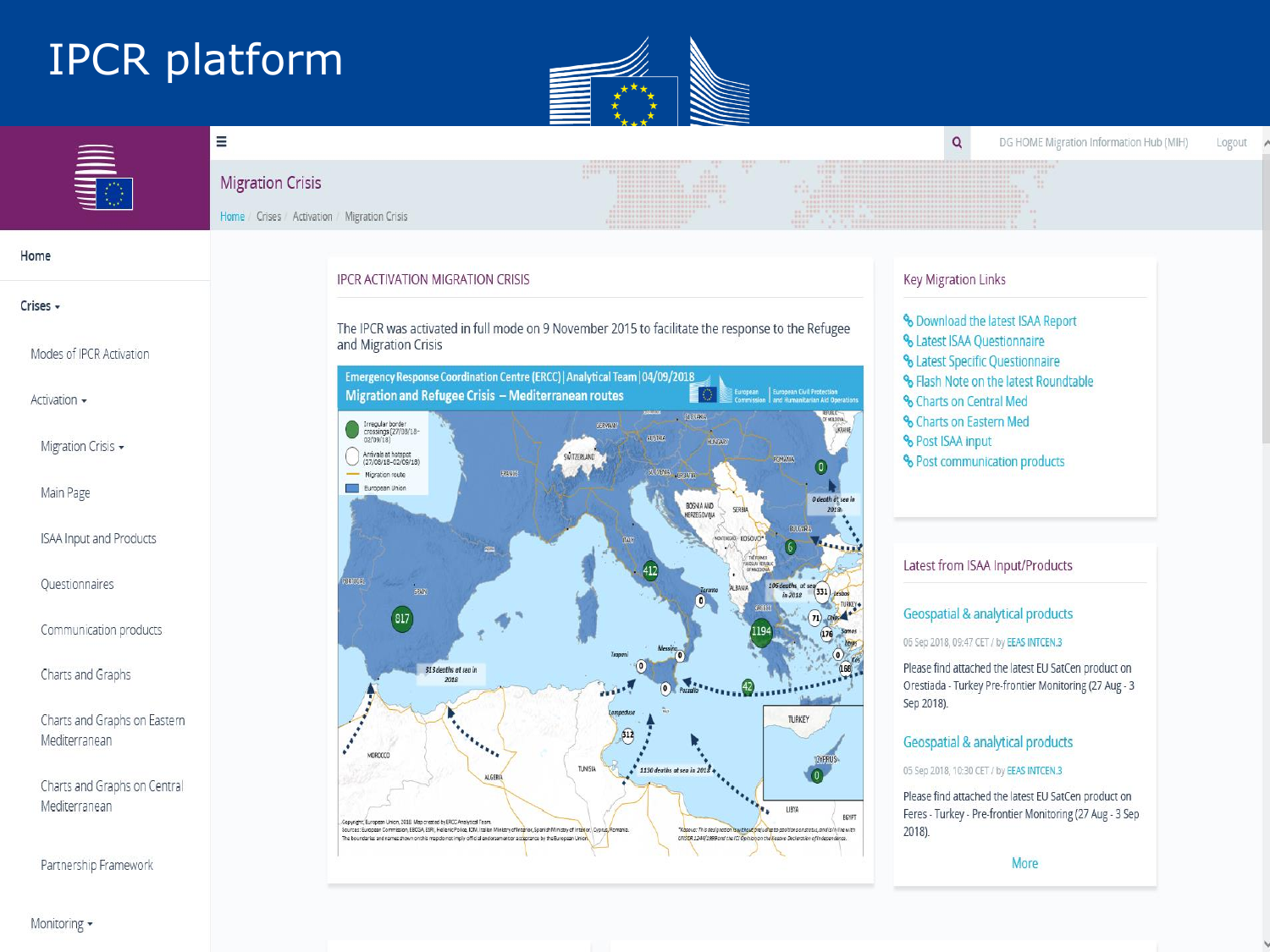

# **What is the ISAA report?**

- *Integrated Situational Awareness and Analysis*
- *Produced weekly by the European Commission and the EEAS, reporting on the week before, limited distribution*
- *Input from Commission Services, EU+ States and JHA Agencies: EBCGA, EASO, Europol, eu-LISA, FRA*
- *Tailored on the needs of the political actors*
- *Allows a strategic overview of the situation and an informed debate* <sup>7</sup>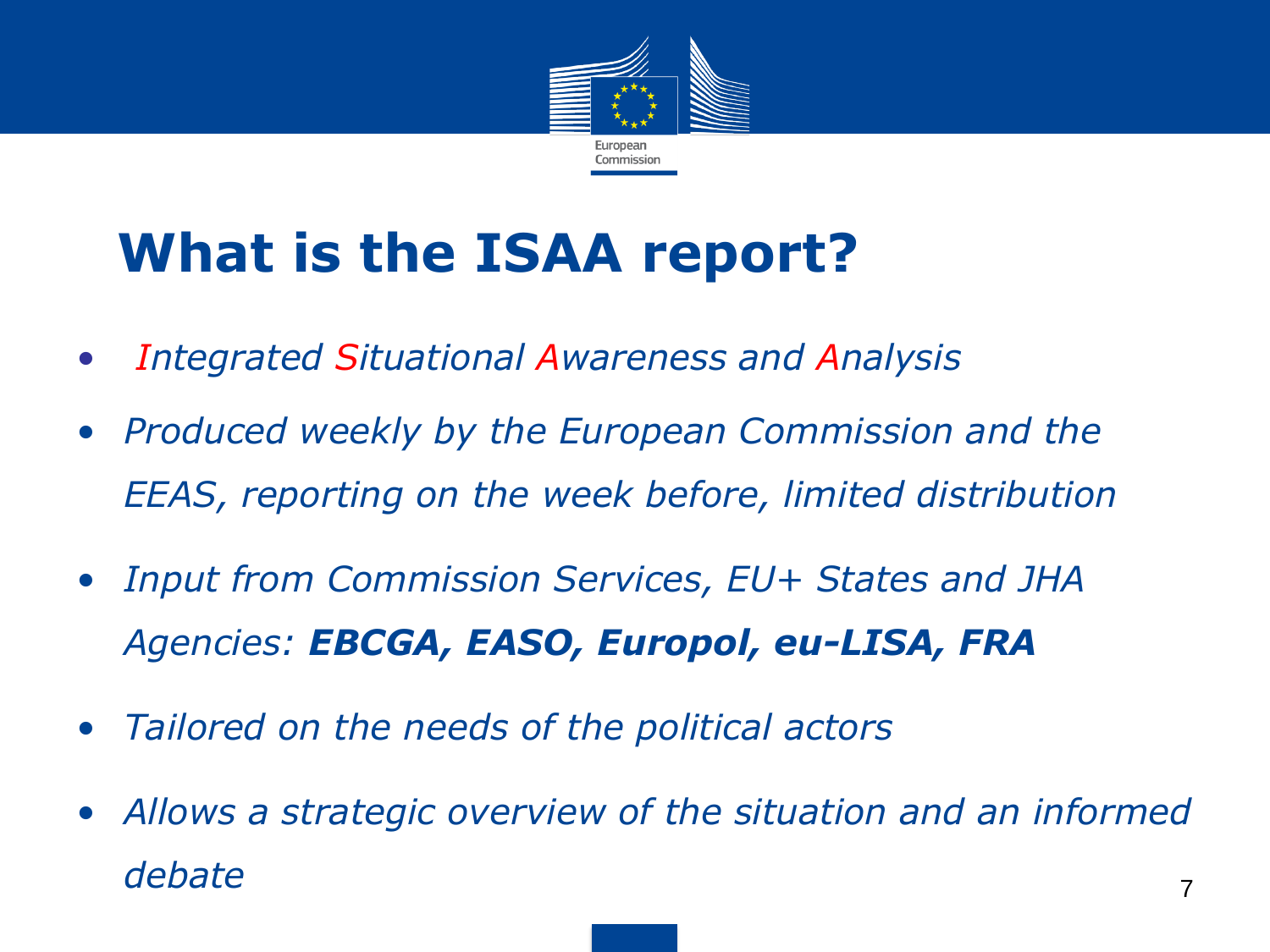

## **Alternatives to ISAA**

# **Situational Awareness and Prevention**

*An early warning system and a prevention mechanism able* to identify emerging trends and developments both in the EU and in third *countries of origin and transit, in a highly reliable and timely manner, would enable the EU and the Member States to put in place the necessary preparatory and preventive measures.*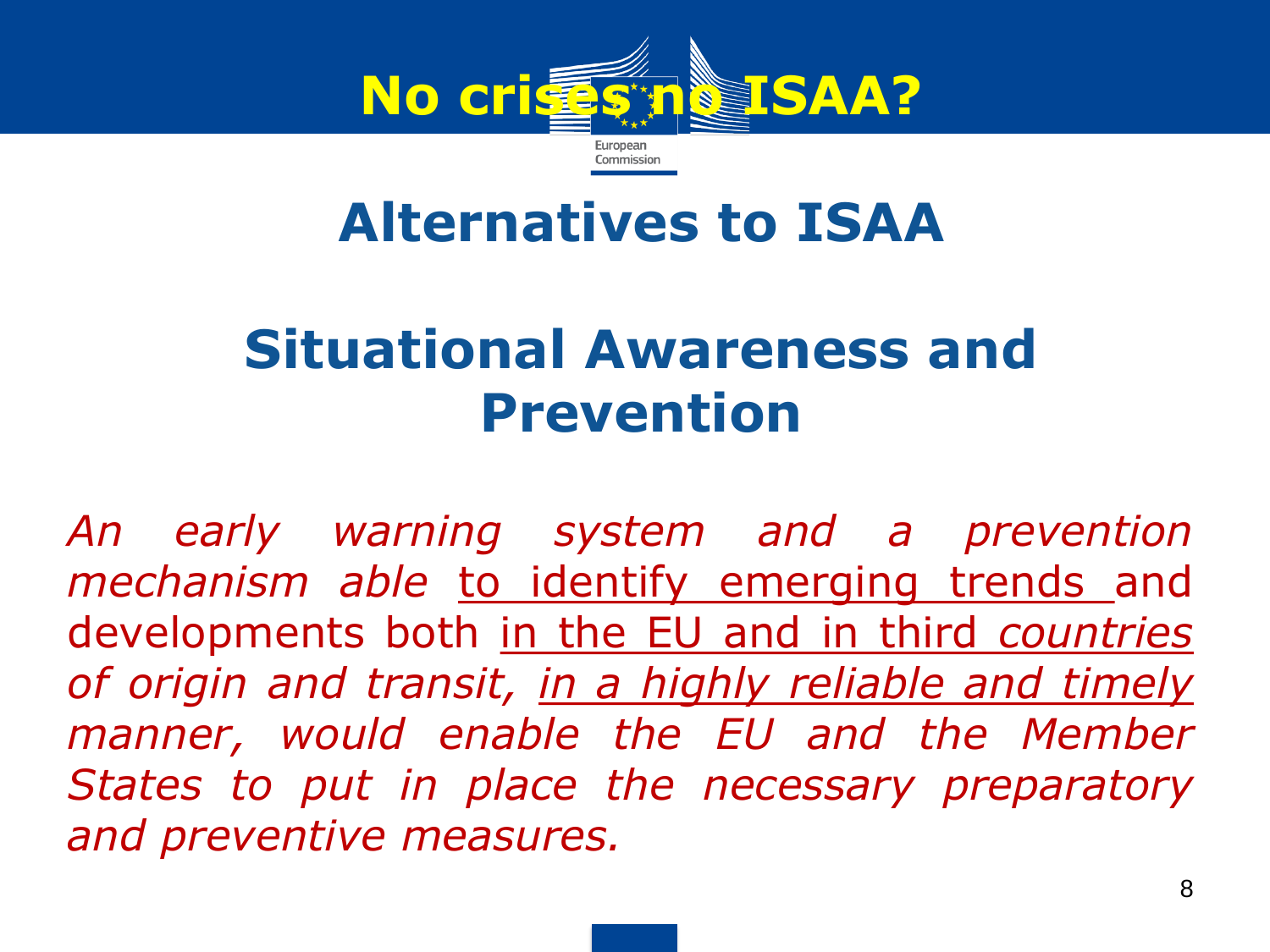

# **Monitoring with Big Data**

• *Commission is engaging with JRC and EASO for combining Big Data from different sources (Gdelt - monitoring the world's broadcast, print and web news including selected migratory push factors with Google trend searches, number of IBCs at EU external borders and EPS data from Member States) for a realistic estimations of large scale movements.* 

• *Modeling experince concerning a possible military offensive in Idlib is an ongoing project.* 9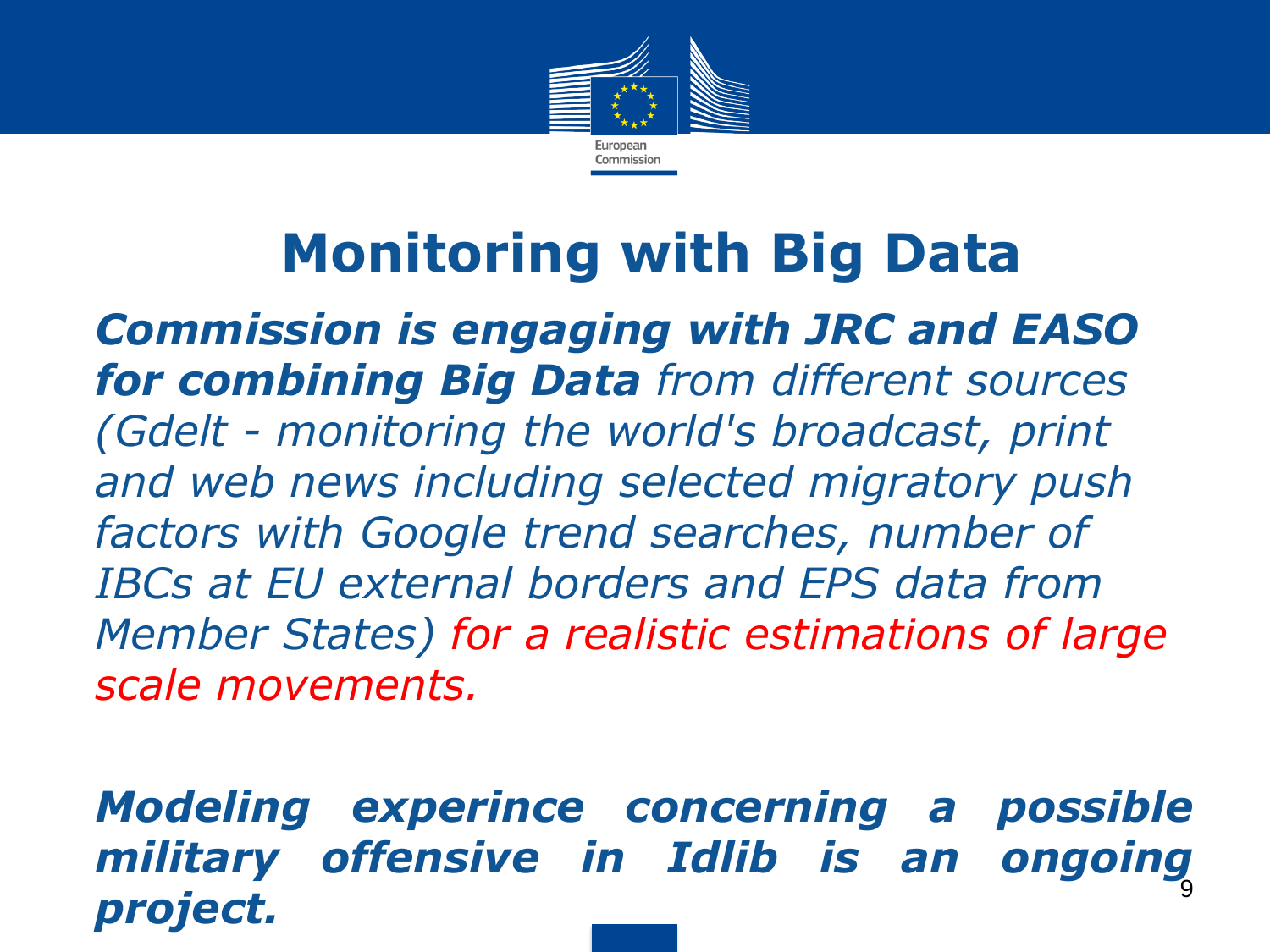

Commission

# Feasibility study on a forecasting and early warning tool for migration based on Artificial Intelligence technology



EUROPEAN COMMISSION DIRECTORATE-GENERAL FOR MIGRATION AND HOME AFFAIRS

Directorate F: Financial Audit, Data Management and Risk Assessment **Unit F.2 : Risk Assesment and Knowledge hub for migration and security**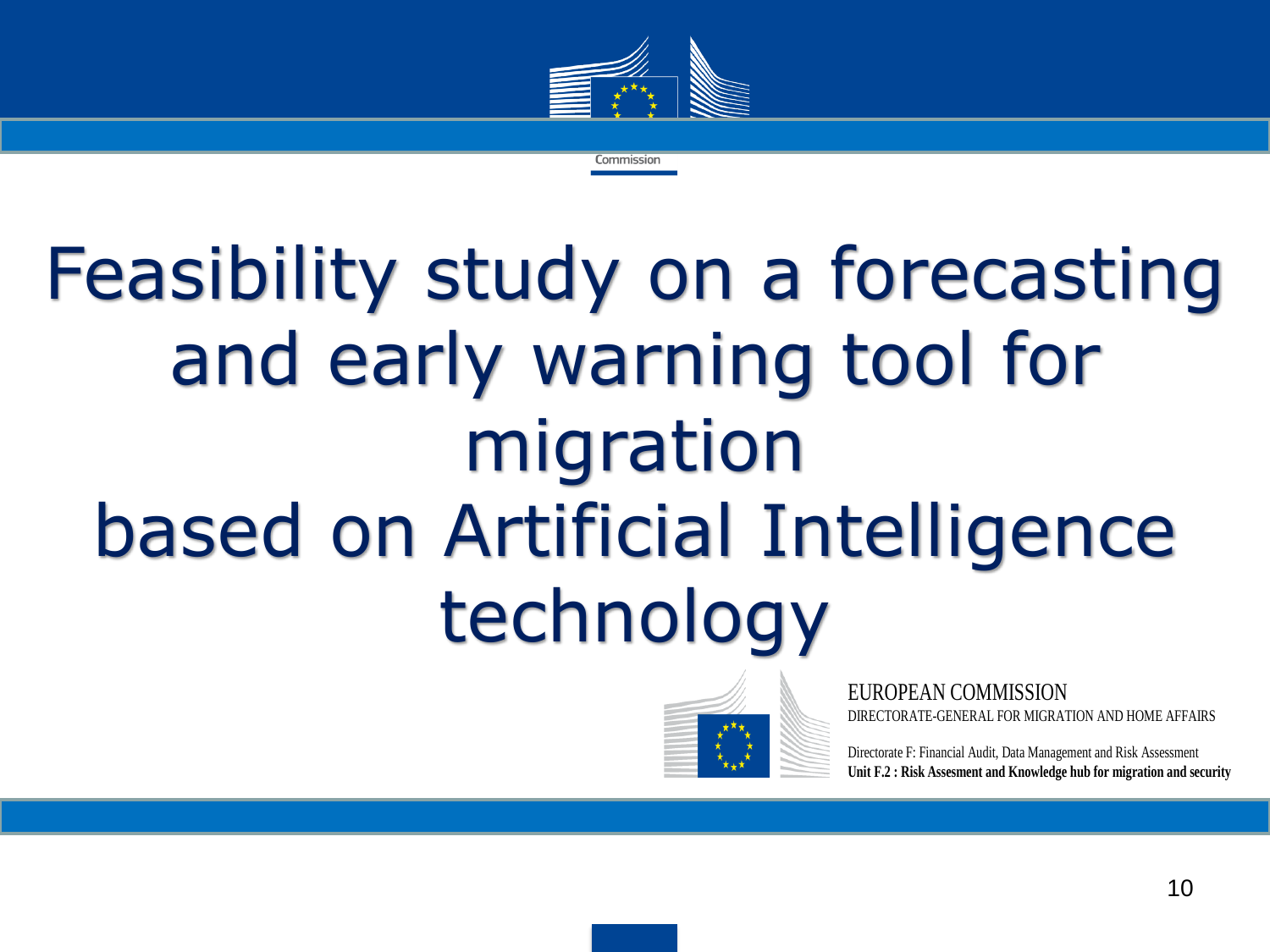

## **Overall Objective**

Commission

*The aim is to provide an analysis of the feasibility of developing a tool based on Artificial Intelligence technology, capable to forecast migratory flows and predict potential critical situations, within EU and in third Countries, which could have an impact on migration and asylum, both short term (1 to 4 weeks) and medium term (1* 

## *to 3 months)* **Specific Objectives**

*Assessment of the feasibility of a forecasting and early warning tool for migration prediction and of the risks associated with such system, considering the current normative framework (e.g. privacy and data protection, Ethics Guidelines, etc.), and* 



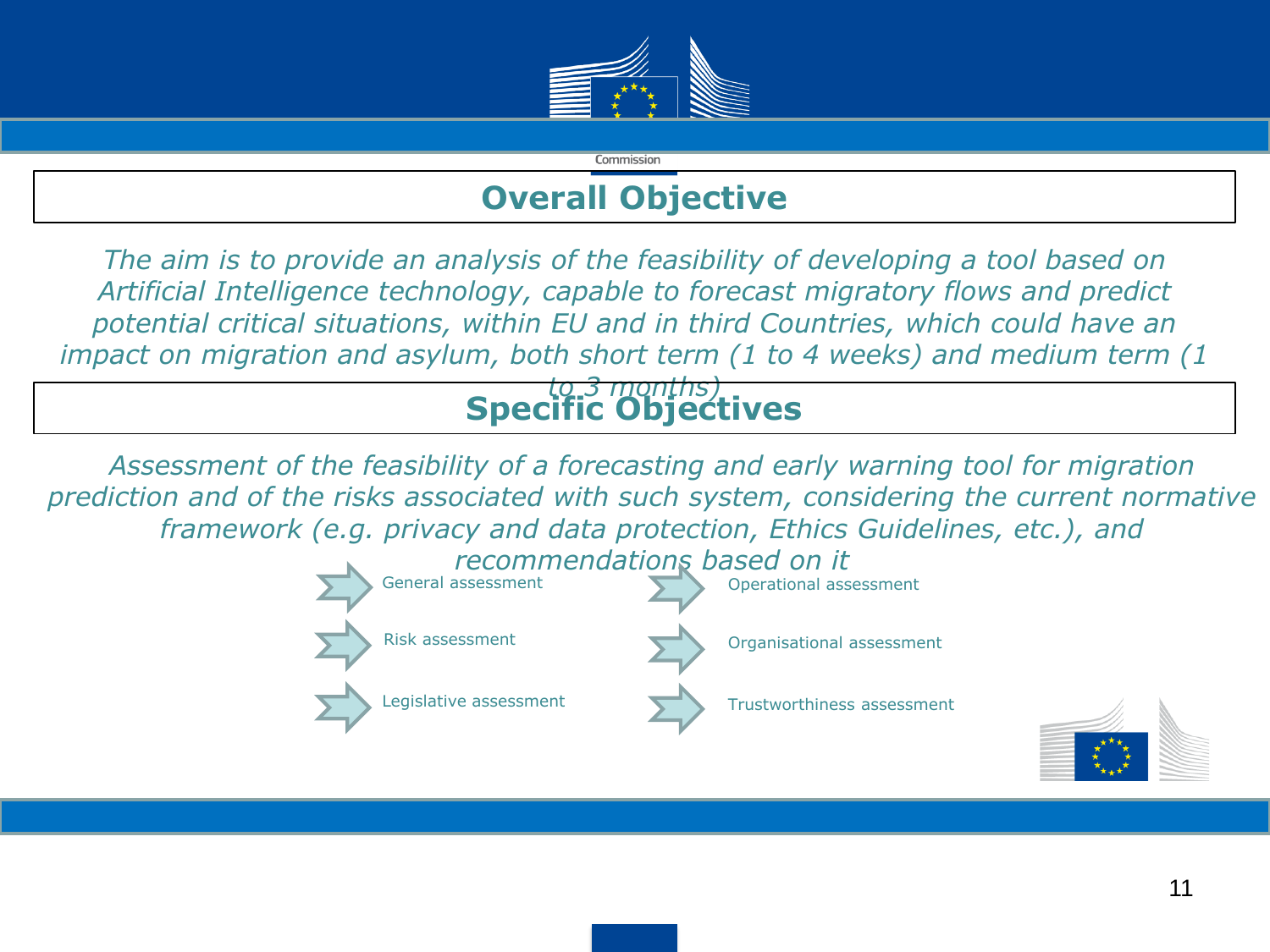

#### Commission

## Focus on Assessment

### *General:*

-Level of development of the AI technology in the field of crisis prediction.

-Identification, review and assessment of sources of data to feed the tool (e.g. data on events, internet searches, social media monitoring, data managed by JHA Agencies, etc.) *Operational:*

-Opportunities, challenges and costs arising from the implementation (e.g. HR and financial resources).

-Design of 3 possible scenarios for implementation based on different levels of ambition/resources.

### *Risk:*

-Evaluation of the risks associated (cyber risks, foreign control and investments, information leaks, reliability of sources etc.)

### *Organisational:*

-Possible organizational structures for the successful incorporation of the tool.

#### *Legislative:*

-Gaps and weaknesses of EU and MS legal framework (e.g. privacy and data protection, data ownership, etc.)

### *Trustworthiness:*

-Human Agency and Oversight -Technical robustness and safety -Transparency -Accountability

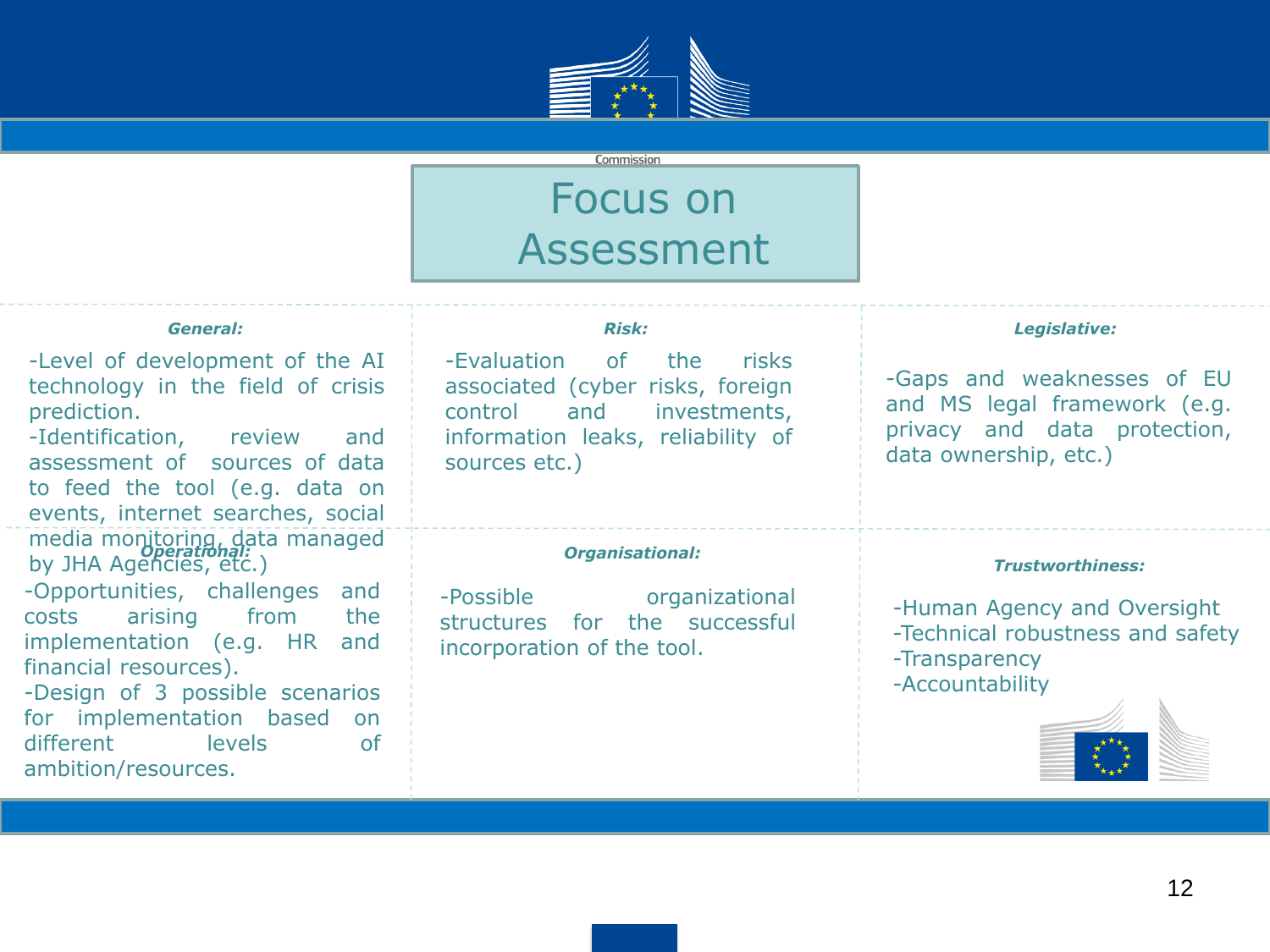

### **Predicting critical situations within EU and third countries that could impact migration**

- Predicting conflict theoretically and politically contestable, influences reliability;
- Reliability issues with media monitoring: non-reporting and biased media;
- Combination of sources reduces error and increases amount of data.

| Data source                                                          | <b>Description</b>                                                        | <b>Assessment</b>                                                         |                                                        |
|----------------------------------------------------------------------|---------------------------------------------------------------------------|---------------------------------------------------------------------------|--------------------------------------------------------|
| <b>UCDP (Uppsala Conflict</b><br>Data Program)                       | Data analysis on organized violence                                       | + Established, large amount of<br>data<br>+ High quality standards        | - Timeliness/updated yearly<br>- Only violent conflict |
| <b>JRC Global Conflict Risk</b><br>Index                             | Risk of conflict in the next 1-4 years<br>based on statistical indicators | + High quality                                                            | - Next 1-4 years vague                                 |
| <b>GDELT</b>                                                         | Real-time news monitor                                                    | + Constantly updated<br>+ Large amount of (local) data;<br>>100 languages | - Less precise<br>- Neutrality of news/data            |
| <b>ICEWS</b> (Integrated<br><b>Conflict Early Warning</b><br>System) | Early-warning based on political news                                     | + Low error rate<br>- Neutrality of news/data                             |                                                        |

Introduction – **Findings per Assessment** – Q&A – Break – Lessons learned – Debate –

Closing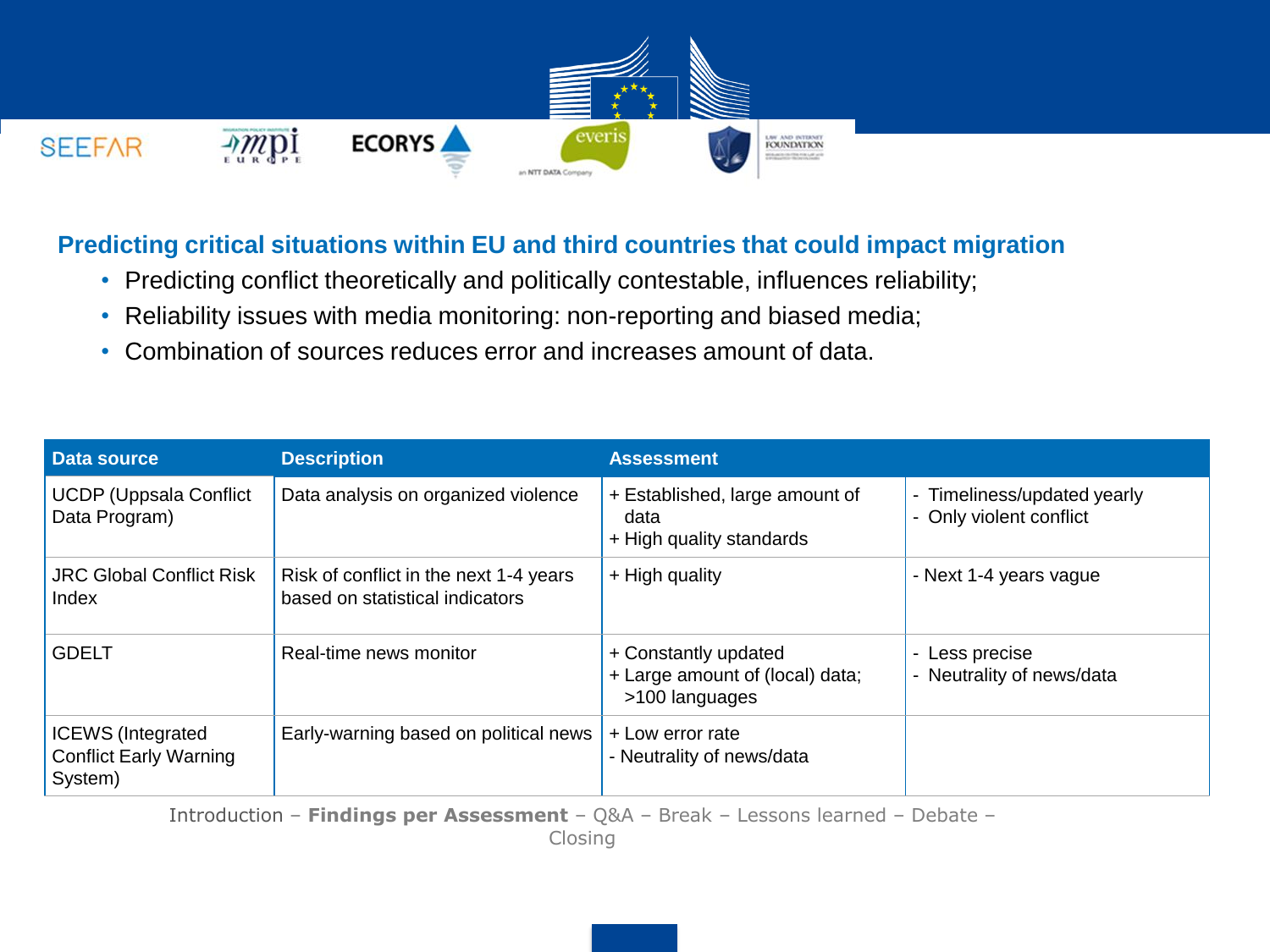

### **Questions**

- **1. Levels of access:** In a scenario where the AI-Tool uses restricted data, could DG HOME envision the AI-Tool offering different levels of access to its outputs?
- **2. Scope to increase capacities:** Is there scope to invest in additional operational or analytical capacity to host the AI-Tool?
- **3. Hosting the AI-Tool:** Is there scope to invest in additional operational or analytical capacity to host the AI-Tool?
- **4. Data/information sharing:** Which coordination mechanisms are in place to share new data or information on migration trends with different operational and policy actors (within the EU, between the EU and Member states, etc.)? How frequently is information being shared through these mechanisms?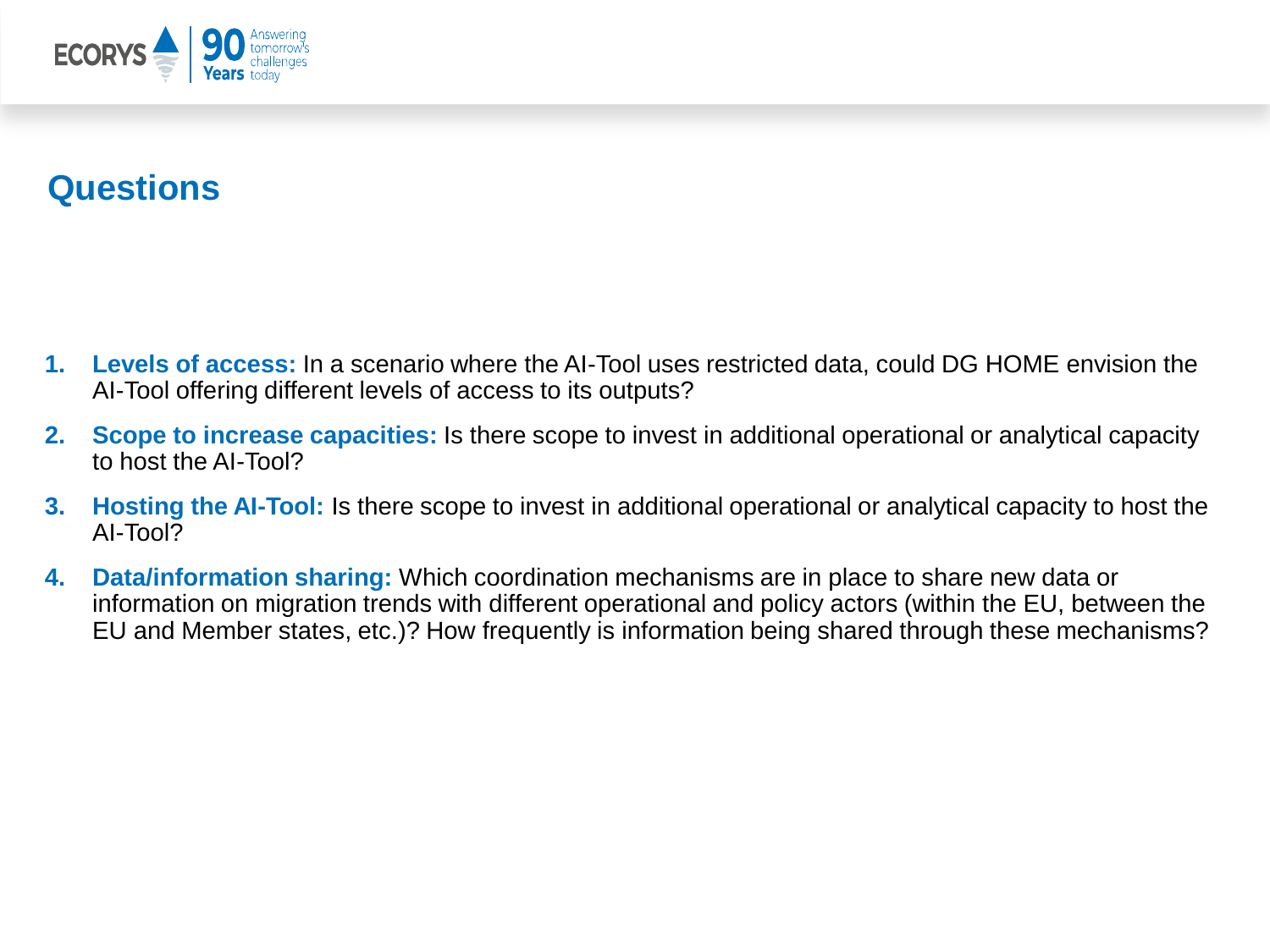

### **Questions**

- **5. Existing tools:** How are existing risk analyses, e.g. ISAA reports, which share data on migration trends, used? Do they influence policy-making and operational decision-making, or are they more seen as an information-sharing tool?
- **6. Cooperation**: What is the incentive landscape among different stakeholders to share data and use the AI-Tool's outputs for daily policy and operational programming, bearing in mind their – sometimes varying – needs and preferences? Are there any concerns among these stakeholders about cooperating, especially where there might be overlapping mandates?
- **7. Ownership of information produced by the AI-Tool:** Who will own the information produced by the AI-Tool? How may these ownership influence requirements for additional working arrangements, as well as the willingness of stakeholders to invest resources (budget, staff capacity) to help design and operate the AI-Tool?